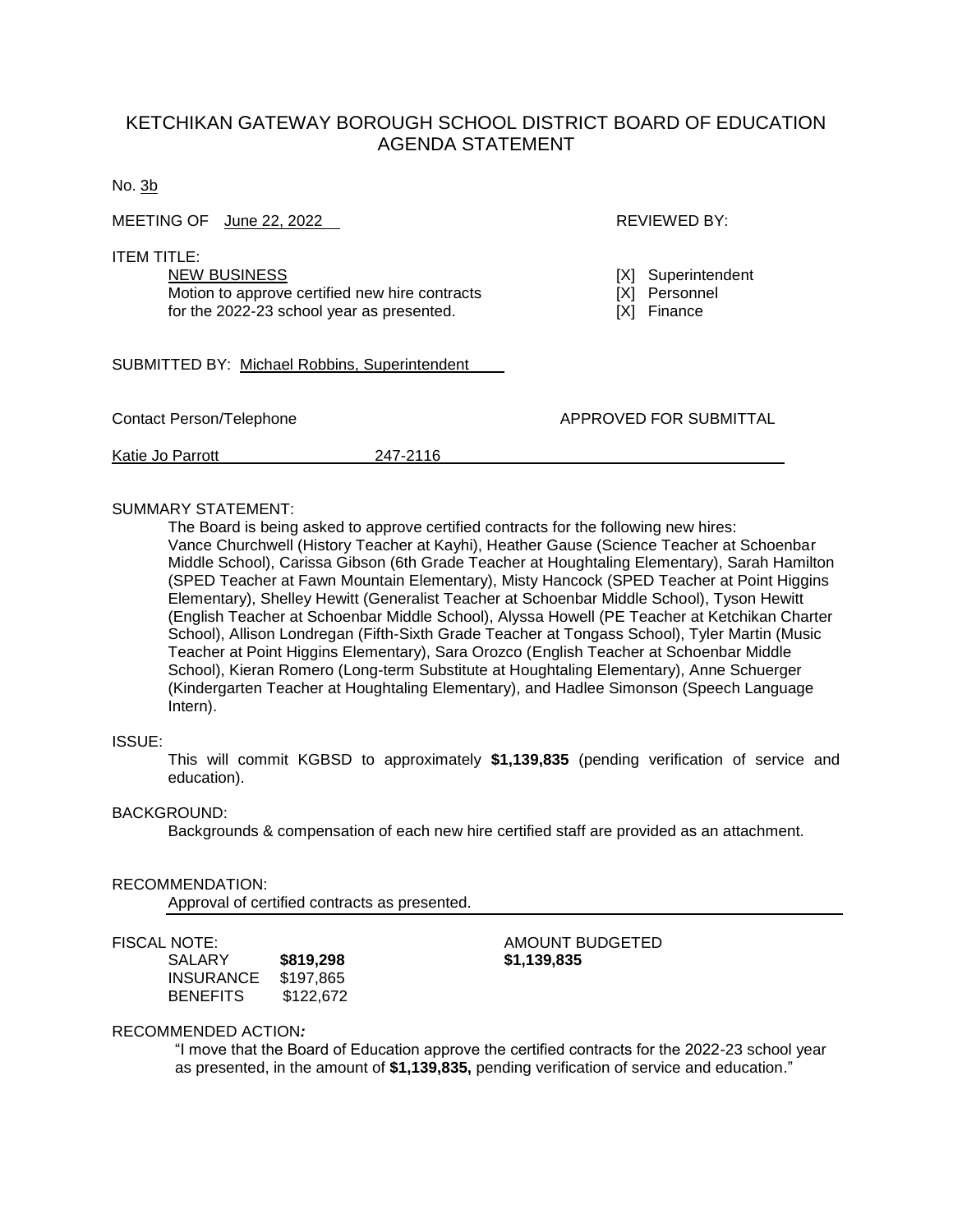# **Certified Contracts Background Information & Compensation**

Vance Churchwell (History Teacher at Kayhi)

Salary: \$60,390 Benefits: \$8,515 Insurance: \$14,133.20 TOTAL \$83,038.20 **Background** 

- Degree: Master of Arts in Teaching for Secondary Education from University of Alaska Southeast
- Licensure: State of Alaska Student Teaching Certificate
- Experience: Student Teacher at Ketchikan High School (9 months); Special Needs Instructor at College of Charleston REACH Program (2 years); Boatswain Mate  $3<sup>rd</sup>$  Class at US Navy (4 years)

Heather Gause (Science Teacher at Schoenbar Middle School) Salary: \$60,390 Benefits: \$8,515 Insurance: \$14,133.20 TOTAL \$83,038.20 **Background** 

- Degree: Master of Arts in Teaching for Secondary Education from University of Alaska Southeast
- Licensure: State of Alaska Student Teaching Certificate
- Experience: Instructional Paraprofessional at KGBSD (3.5 years); Online ESL Teacher for VIPKid (3 years)

Carissa Gibson (6th Grade Teacher at Houghtaling Elementary)

Salary: \$76,505 Benefits: \$10,787 Insurance: \$14,133.20 TOTAL \$101,425.20 **Background** 

- Degree: Master of Education, Curriculum & Instruction from the University of Nevada
- Licensure: State of Alaska Initial Certified Teacher License Endorsed for K-8
- Experience: 4<sup>th</sup>-6<sup>th</sup> Grade Classroom Teacher at Clark County School District (11 years); 2<sup>nd</sup> Grade Classroom Teacher at Prince William County School District (3 years); ESL Teacher at Allegheny Intermediate in Pittsburgh, PA (3 years); 6<sup>th</sup> Grade Science Teacher at Beaufort County School District (2 years)

Sarah Hamilton (SPED Teacher at Fawn Mountain Elementary)

Salary: \$65,253 Benefits: \$9,201 Insurance: \$14,133.20 TOTAL \$88,587.20 **Background** 

- Degree: Bachelor of Arts from the University of Texas at Austin, Ed Certificate in Special **Education**
- Licensure: State of Alaska Master Teacher License Endorsed for PreK-4<sup>th</sup> and Special Education, National Board Certification.
- Experience: SPED Teacher at Annette Island School District (3 years); ESL PreK Teacher at Austin ISD (4 years); Preschool Program Teacher for Children with Disabilities at Austin ISD (9 years).

Misty Hancock (SPED Teacher at Point Higgins Elementary) Salary: \$53,764 Benefits: \$7,581 Insurance: \$14,133.20 TOTAL \$75,478.20 **Background** 

- Degree: Completing a Bachelor's degree in Special Education, to be expected 01/2023
- Licensure: None at this time
- Experience: Instructional SPED Paraprofessional for KGBSD (16 years)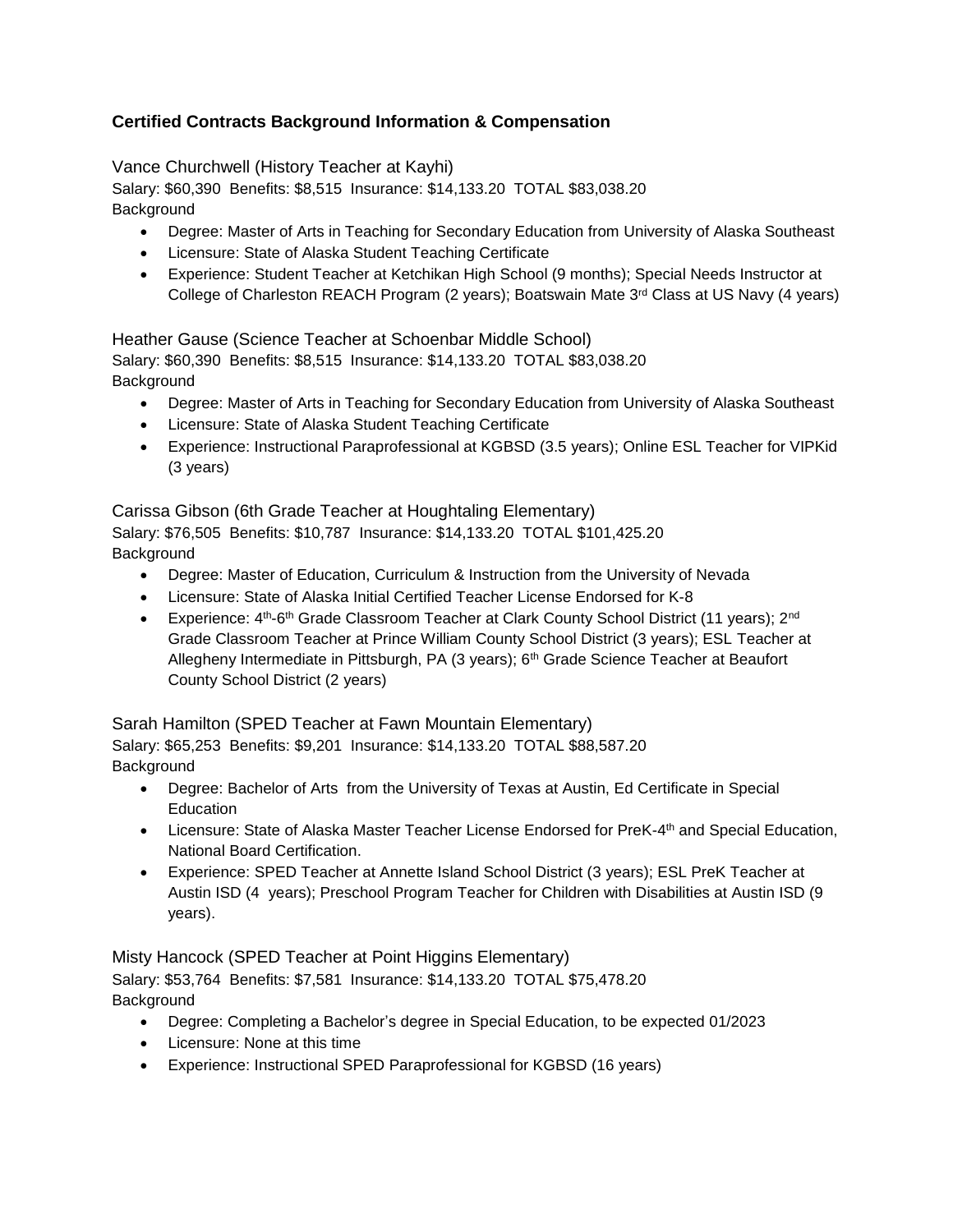Shelley Hewitt (Generalist Teacher at Schoenbar Middle School) Salary: \$60,390 Benefits: \$8,515 Insurance: \$14,133.20 TOTAL \$83,038.20 **Background** 

- Degree: Bachelor of Arts degree from Georgia Statue University; Master of Fine Arts from Columbia University
- Licensure: State of Alaska Emergency Teacher Certification Endorsed in 7-12<sup>th</sup>
- Experience: Children's Mental Health Intervention Specialist & Community Liaison at Community Connections (10 months); Adjunct Faculty at University of Alaska Anchorage (3 years); Teaching Artist at Providence Adolescent Residential Treatment Center (10 months)

# Tyson Hewitt (English Teacher at Schoenbar Middle School)

Salary: \$60,390 Benefits: \$8,515 Insurance: \$14,133.20 TOTAL \$83,038.20 **Background** 

- Degree: Master of Fine Arts in Acting from University of Missouri
- Licensure: None at this time
- Experience: Utility Paraprofessional at Schoenbar Middle School (4 months); Assistant Professor at University of Alaska Anchorage (6 years)

# Alyssa Howell (PE Teacher at Ketchikan Charter School)

Salary: \$76,505 Benefits: \$10,787 Insurance: \$14,133.20 TOTAL \$50,712.60 (.5 FTE) **Background** 

- Degree: Master of Arts in Teaching for Elementary Education from University of Alaska Southeast
- Licensure: State of Alaska Professional Teacher Certificate Endorsed for K-8 and English/Language Arts
- Experience: Preschool Teacher/Activities Director at Southeast Island School District (5 years); Elementary Teacher at Craig School District (3 years); Migrant Coordinator & Substitute Teacher at Wrangell School District (2.5 years)

Allison Londregan (5<sup>th</sup>-6<sup>th</sup> Grade Teacher at Tongass School of Arts & Sciences) Salary: \$63,253 Benefits: \$8,919 Insurance: \$14,133.20 TOTAL \$86,305.20 **Background** 

- Degree: Bachelor's of Arts degree from Emmanuel College
- Licensure: State of Alaska Initial Teacher Certificate Endorsed for K-8
- Experience: Middle School Teacher at Hydaburg City School District (6 months); Intervention Specialist at New London School District (3 months); Director of Sales & Marketing at Niantic Bay Shellfish Farm (6 months); Computer Science Elementary Teacher at Thunder Mountain Elementary (1 year); 5<sup>th</sup> Grade Teacher at Chatfield Elementary School (1 year); 4<sup>th</sup> Grade Teacher & Middle School Reading Teacher at Isna Wica Owayawa (3 years)

## Tyler Martin (Music Teacher at Point Higgins Elementary) Salary: \$56,627 Benefits: \$7,984 Insurance: \$14,133.20 TOTAL \$78,744.20 **Background**

- Degree: Bachelor of Music Education from Auburn University
- Licensure: State of Alaska Initial Teacher Certificate Endorsed in Music PreK-12
- Experience: Band Director at Faith Academy (4.5 years)